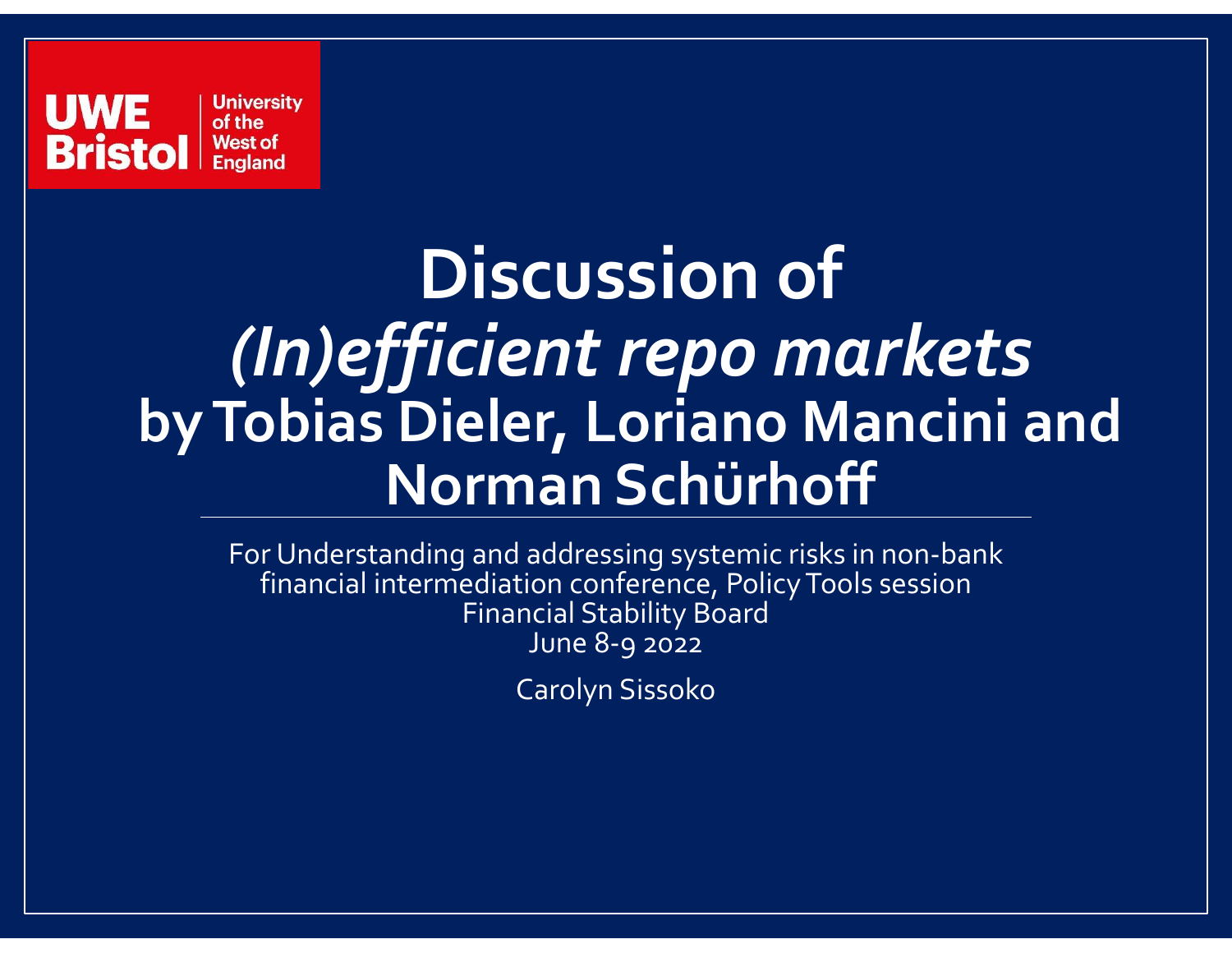

#### (In)efficient repo markets

- Model repo market very parsimoniously
	- Repo borrowers use safe collateral endowment to borrow on repo and invest in a risky technology. Must roll over the repo to realize the project.
- **Exogenous Funding Shock may restrict controlly and the Controlly Controlly Controlly Controlly Controlly the project.**<br>
 Repo borrowers use safe collateral endowment to borrow on repo and invest<br>
in a risky technology.
- Contrast OTC and CCP mechanisms and find
	- OTC: direct funding to 'high' type, but run on 'low' CCP: inefficiently limit funding to 'high' type
- Proposals for CCPs:
	- shifting to non-anonymous trading when funding tight
	- 2-tier guarantee fund: not just a default fund, but also a liquidity fund that transfers collateral to 'low' type when illiquid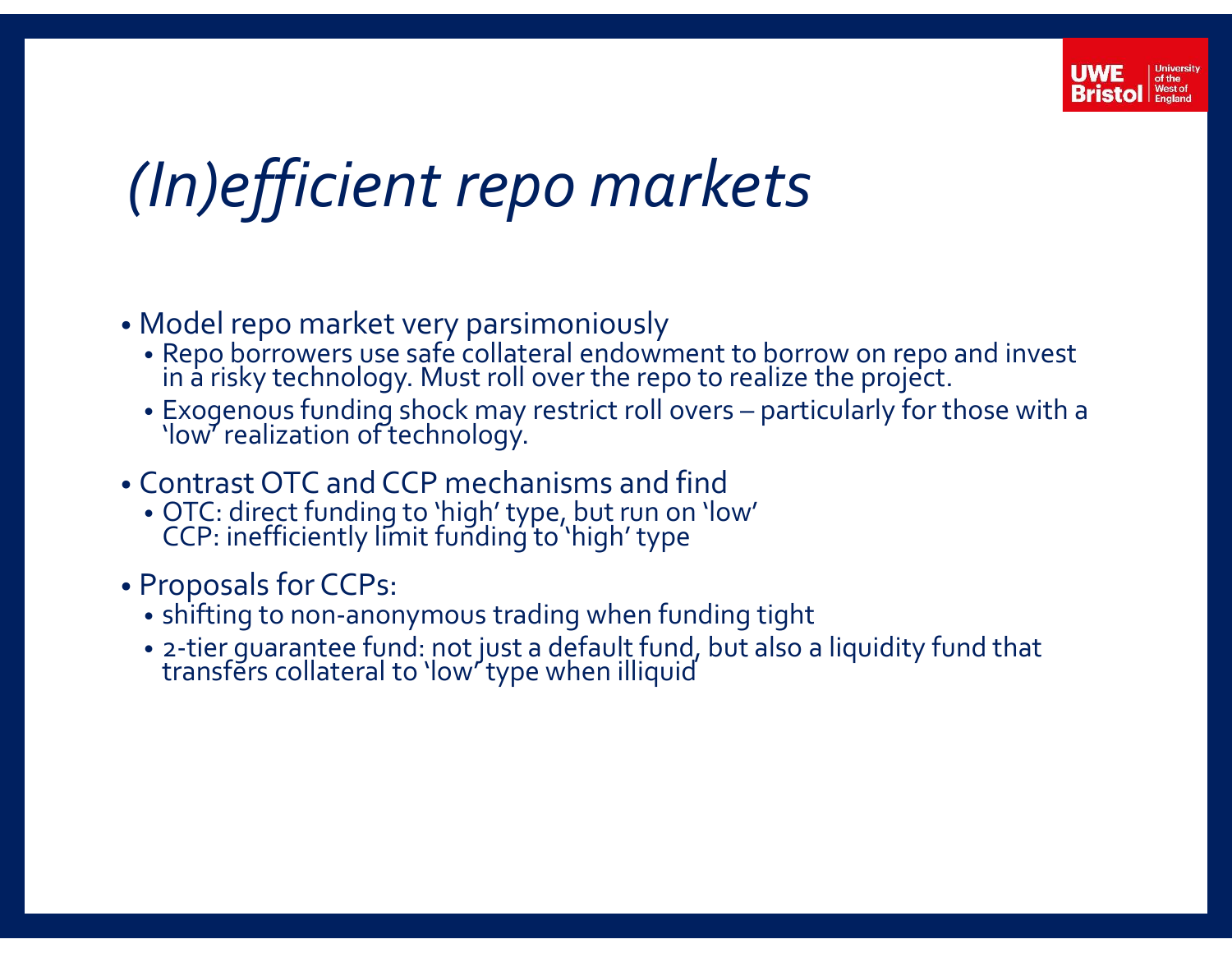

### A nicely focused problem

- (In)efficient repo markets does an excellent job of focusing narrowly on the decision to roll over a secured financing transaction
	- All dynamic repo market effects are neutralized: 3 period model with a debt rollover problem in the middle period,  $t=1$ Exogenous shock to funding liquidity, f Collateral's market liquidity at date 1 is exogenous,  $\kappa$ ,
	- Very useful for thinking through and characterizing the nature of the rollover problem and when it can freeze the market
	- But …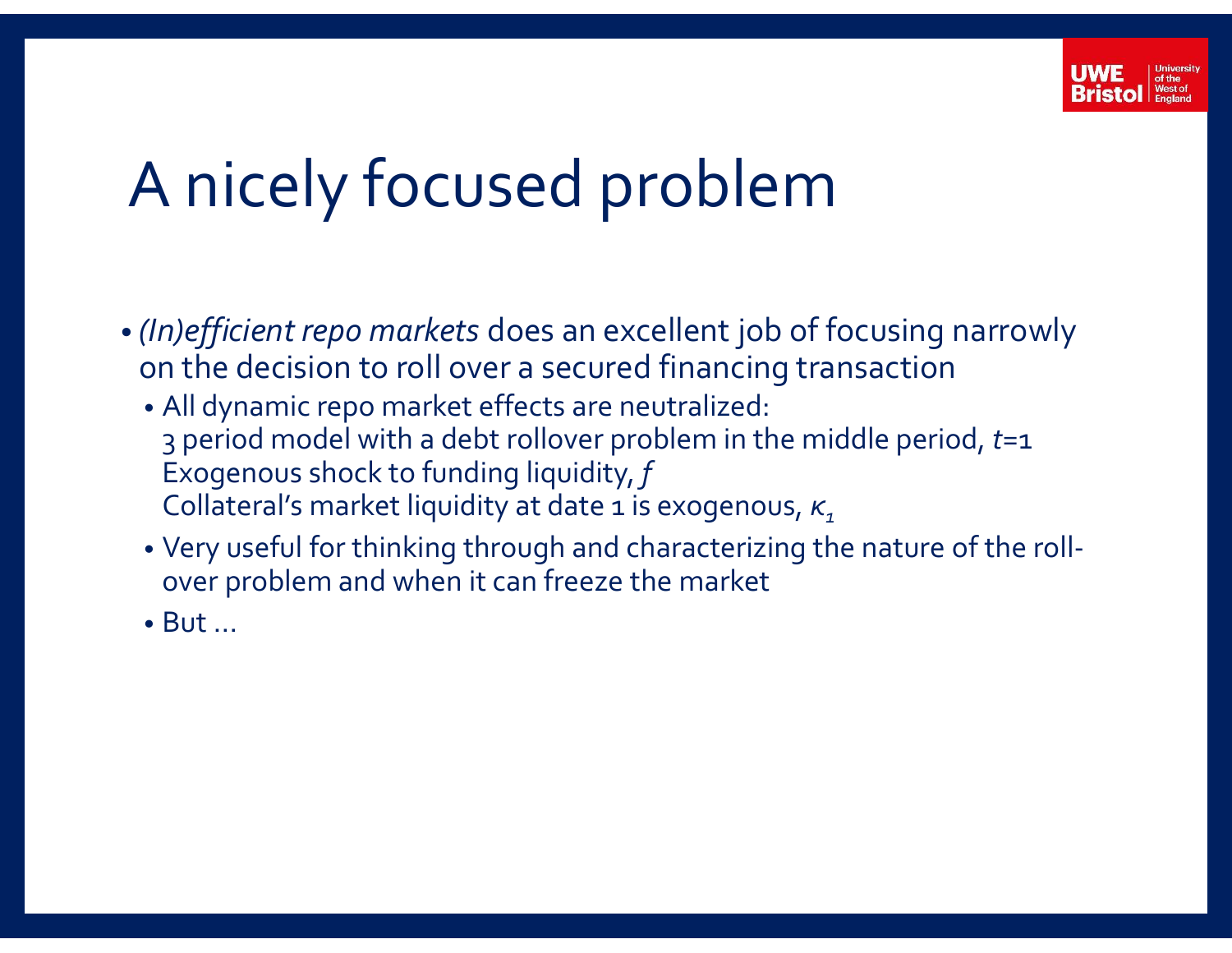

### A nicely focused problem, but …

- Claims about implications for financial stability regulation are hard to follow
- precisely because the model explicitly neutralizes the dynamic effects that play a well established role in repo-driven financial market instability (e.g. **Produce 1)**<br>
(e.g. Brunners about implications for financial stability regulation<br>
precisely because the model explicitly neutralizes the dynan<br>
that play a well established role in repo-driven financial mar<br>
(e.g.
	- 'Financial stability' redefined
		- Instead of asking how to avoid episodes with funding shocks and asset price illiquidity
		- Ask how to make the market mechanism resilient to funding shocks and asset price illiquidity, where funding shocks are not 'too' big,  $f < f<sup>FB</sup>$
	- No effort to justify why we should focus on the latter
- Liquidity black holes are a very 21<sup>st</sup> century problem. Why didn't we have them in the past? And why do we have them now?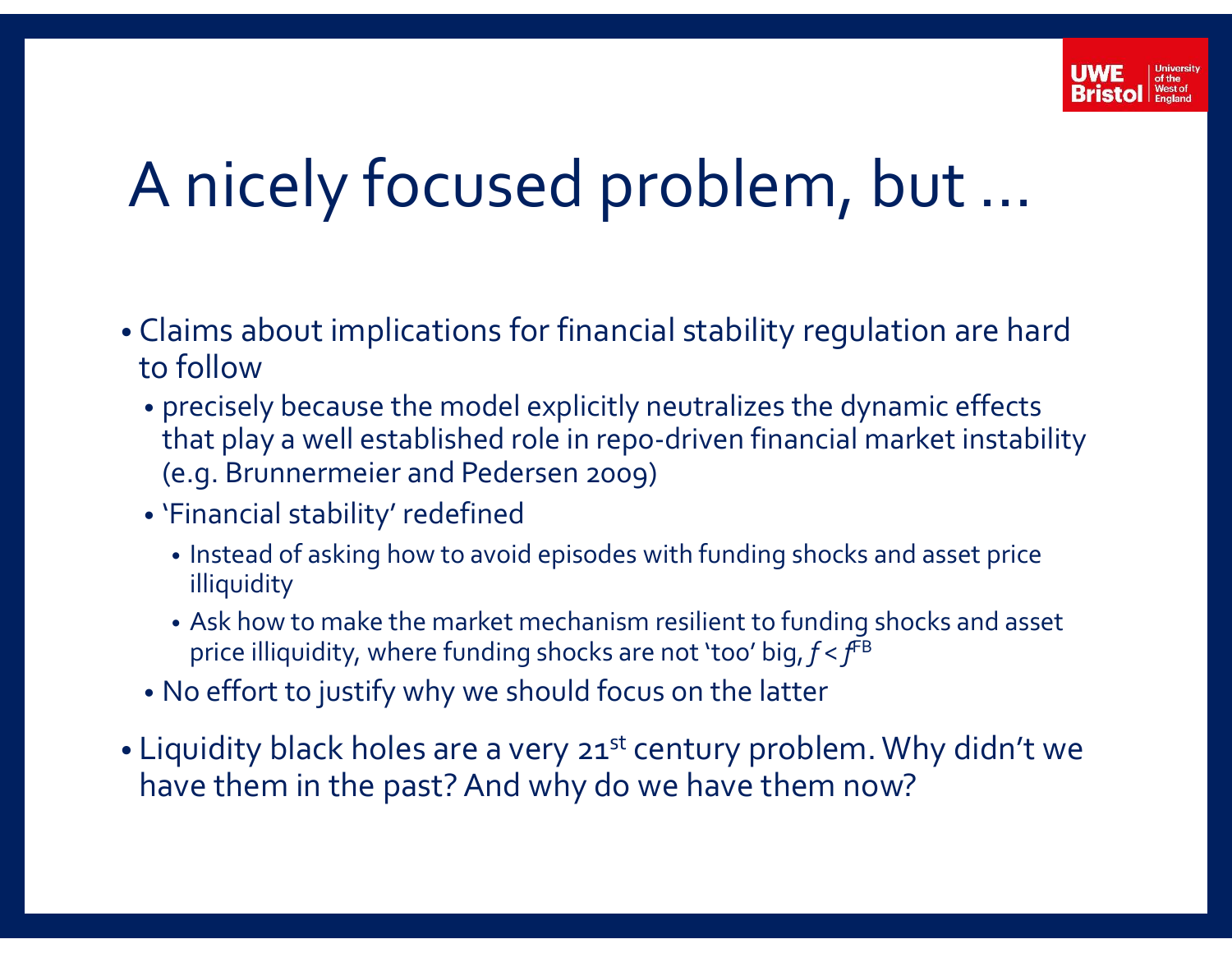

### A nicely focused problem, but …

Two additional notes

- Borrower participation constraint requires *negative* repo haircut  $\rightarrow$  the model is a model of securities lending, not repo
	- Cf. AIG and Maiden Lane II
- Evaluation of market resilience biased in favor of OTC
	- OTC markets are favored by treating them as having full information on types
	- CCPs are disfavored by analysis of an equilibrium (pooling) that has built in inefficiencies when an alternative (separating equilibrium) does not.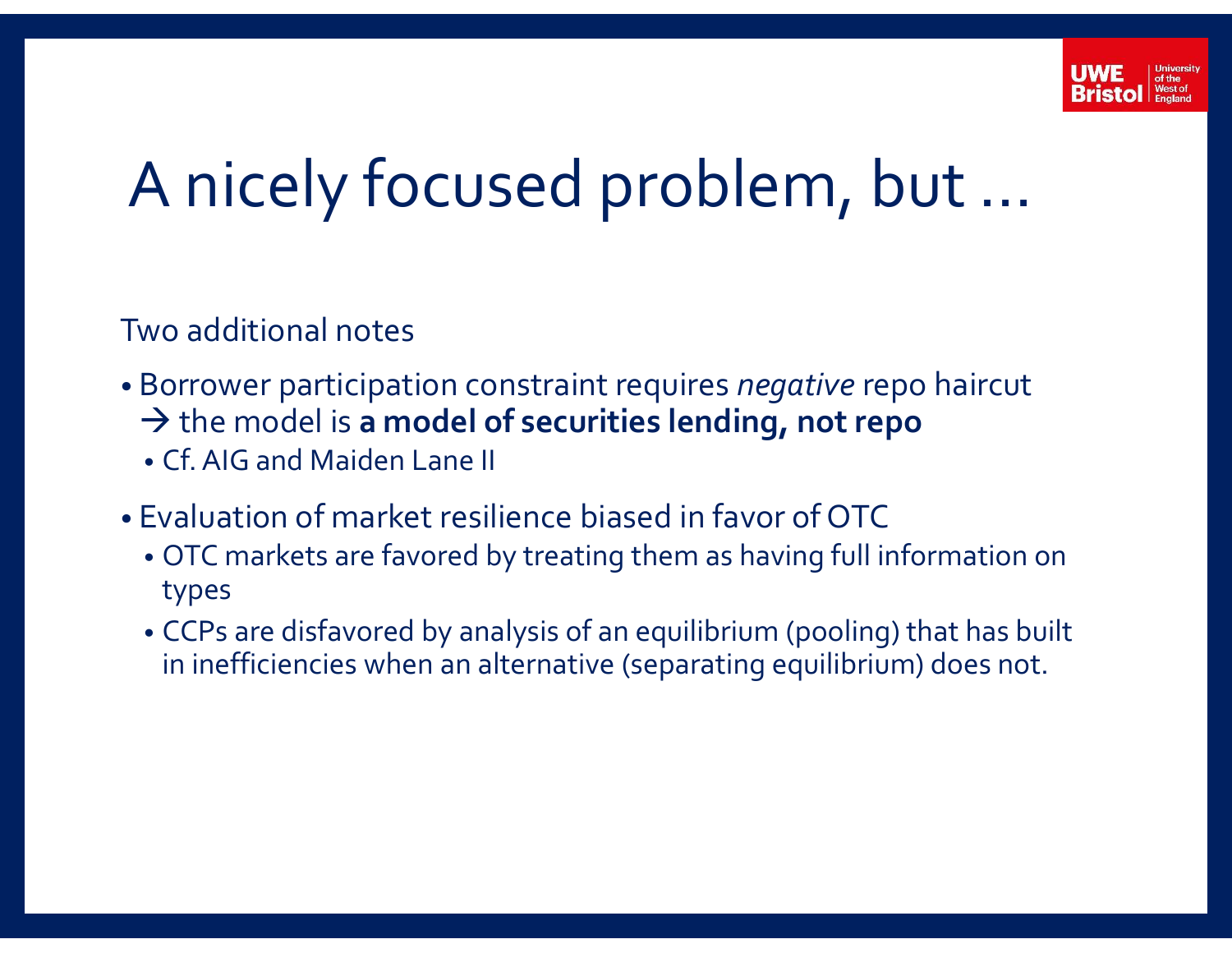

# Why no liquidity black holes in the past? Regulation Why no liquidity black holes in the past?<br>Regulation<br>Repo markets: money market financing of long-term assets<br>Traditional Anglo-American financial regulation puts firewalls up to<br>strictly circumscribe precisely this type o

- Repo markets: money market financing of long-term assets
- Traditional Anglo-American financial regulation puts firewalls up to strictly circumscribe precisely this type of finance. Examples:
	- 19<sup>th</sup> century: real bills doctrine
	- 20<sup>th</sup> century: Glass-Steagall Act one of the laws the 'repurchase' structure arbitrages

These policies were consciously adopted in pursuit of financial stability (Sissoko 2016, Sissoko 2017)

• From the 1980s, these protections were steadily eroded with a complete rewriting of the laws governing financial market collateral, culminating in …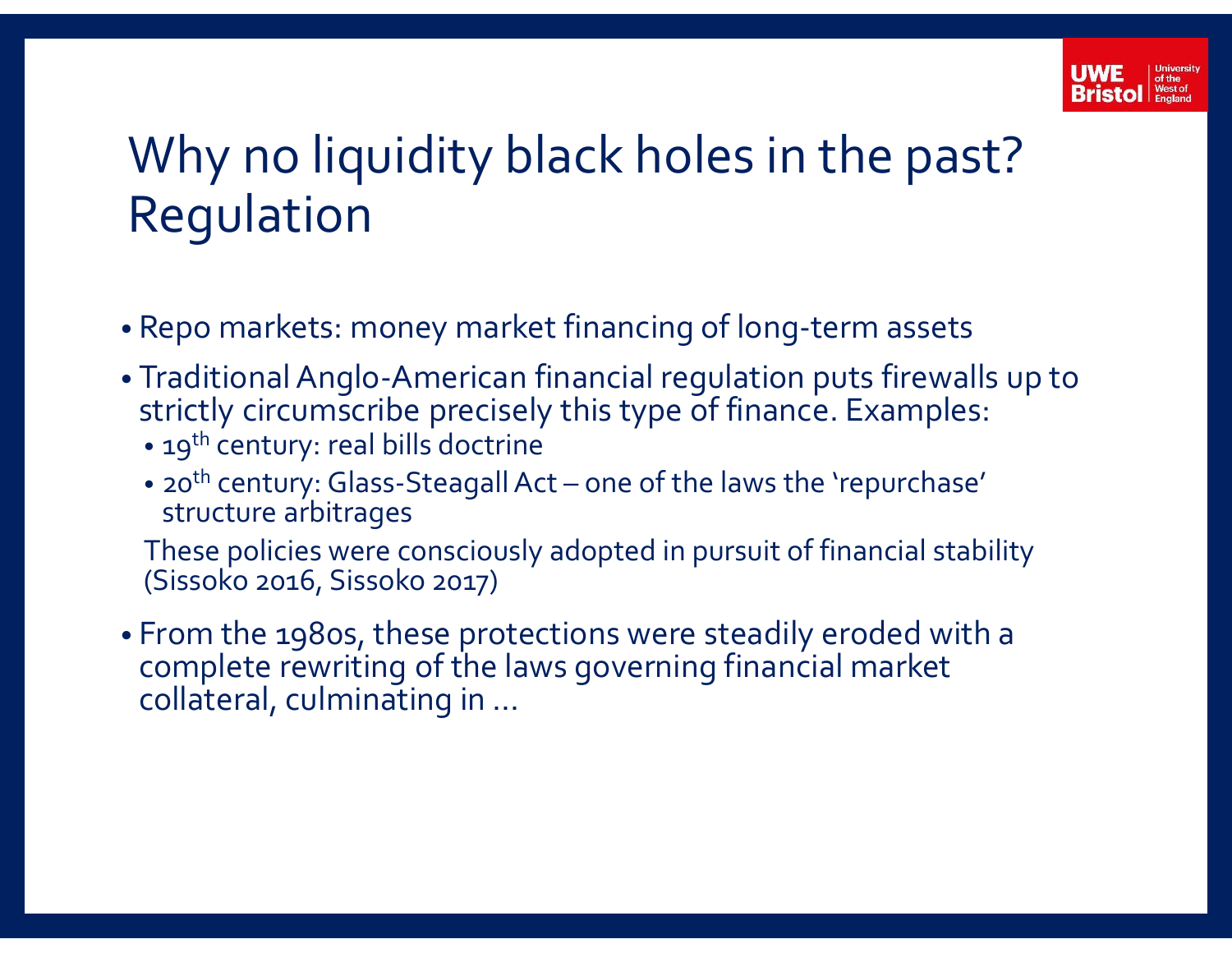

# Why do we have liquidity black holes today? 'Modernized' regulation with Why do we have liquidity black holes today?<br>
Modernized' regulation<br>
In 2005 'reforms' culminate in legislation that integrates the<br>
derivatives collateral, securities lending, and repo markets<br>
(Sissoko 2010)<br>
Foday

- In 2005 'reforms' culminate in legislation that integrates the derivatives collateral, securities lending, and repo markets (Sissoko 2010)
	-
- Today stress on any one of these markets will show up in the 'repo' market
	- March 2020:
	- margins calls in derivatives markets cause
	- pension and insurance funds to draw down money market fund holdings reducing repo market funding (Schnabel 2020)